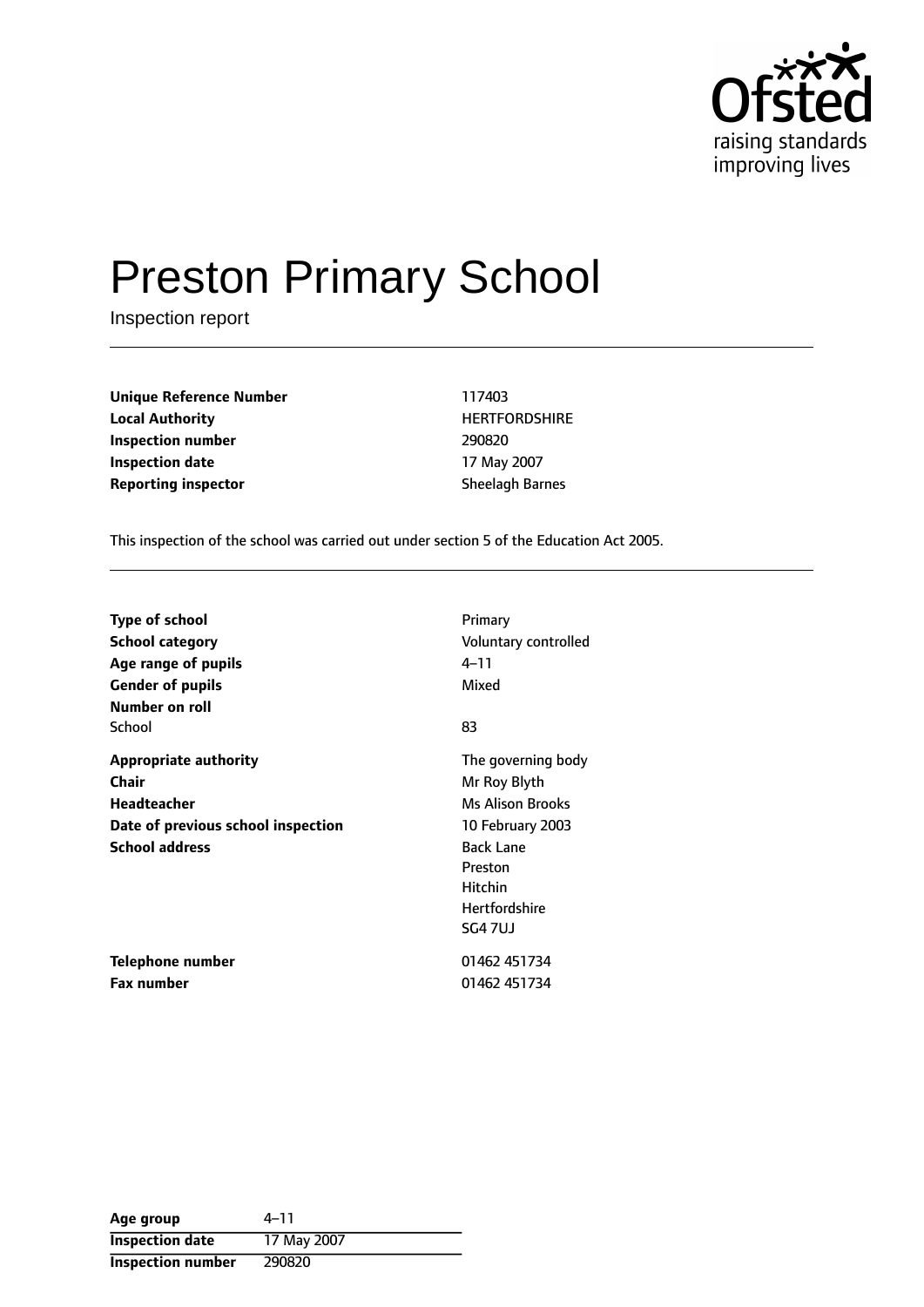.

© Crown copyright 2007

#### Website: www.ofsted.gov.uk

This document may be reproduced in whole or in part for non-commercial educational purposes, provided that the information quoted is reproduced without adaptation and the source and date of publication are stated.

Further copies of this report are obtainable from the school. Under the Education Act 2005, the school must provide a copy of this report free of charge to certain categories of people. A charge not exceeding the full cost of reproduction may be made for any other copies supplied.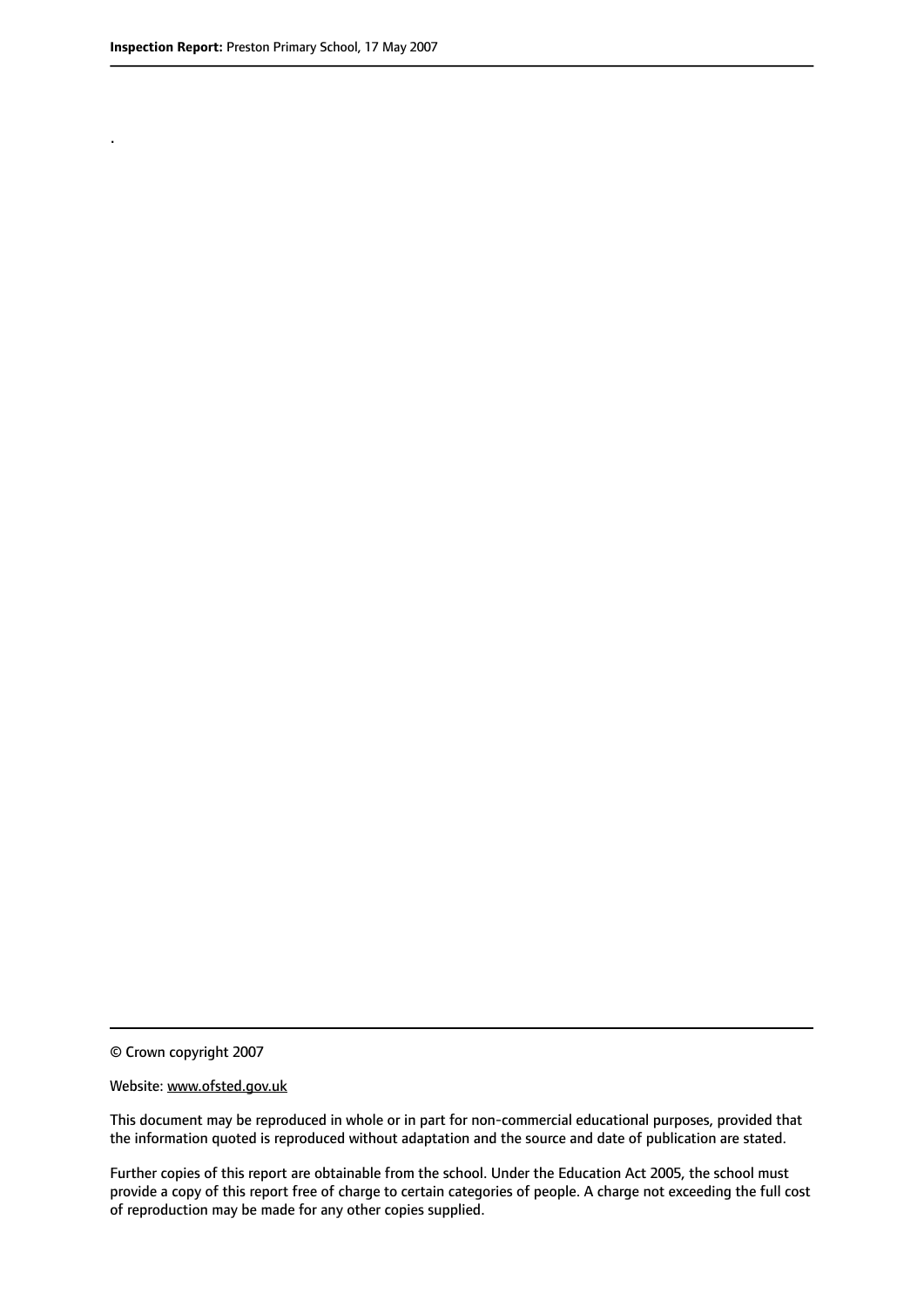## **Introduction**

The inspection was carried out by an Additional Inspector.

#### **Description of the school**

Preston Voluntary Controlled Primary School is much smaller than average. Fewer pupils than the national average are eligible for free school meals and virtually all speak English at home. The proportion of pupils with learning difficulties and disabilities is average. However, the proportions of these pupils are higher in some year groups due to the small size of the school and consequent variation in class sizes. Attainment on entry to the Reception class covers the full range, but overall is at the expected levels for children of that age. There have been significant changes to staffing since the time of the previous inspection and many coordinators are relatively new to their roles. The school has been awarded Healthy School status and recently the new Healthy School Award. Due to the very small size of some cohorts, results of statutory tests are not always published to protect pupil confidentiality.

#### **Key for inspection grades**

| Grade 1 | Outstanding  |
|---------|--------------|
| Grade 2 | Good         |
| Grade 3 | Satisfactory |
| Grade 4 | Inadequate   |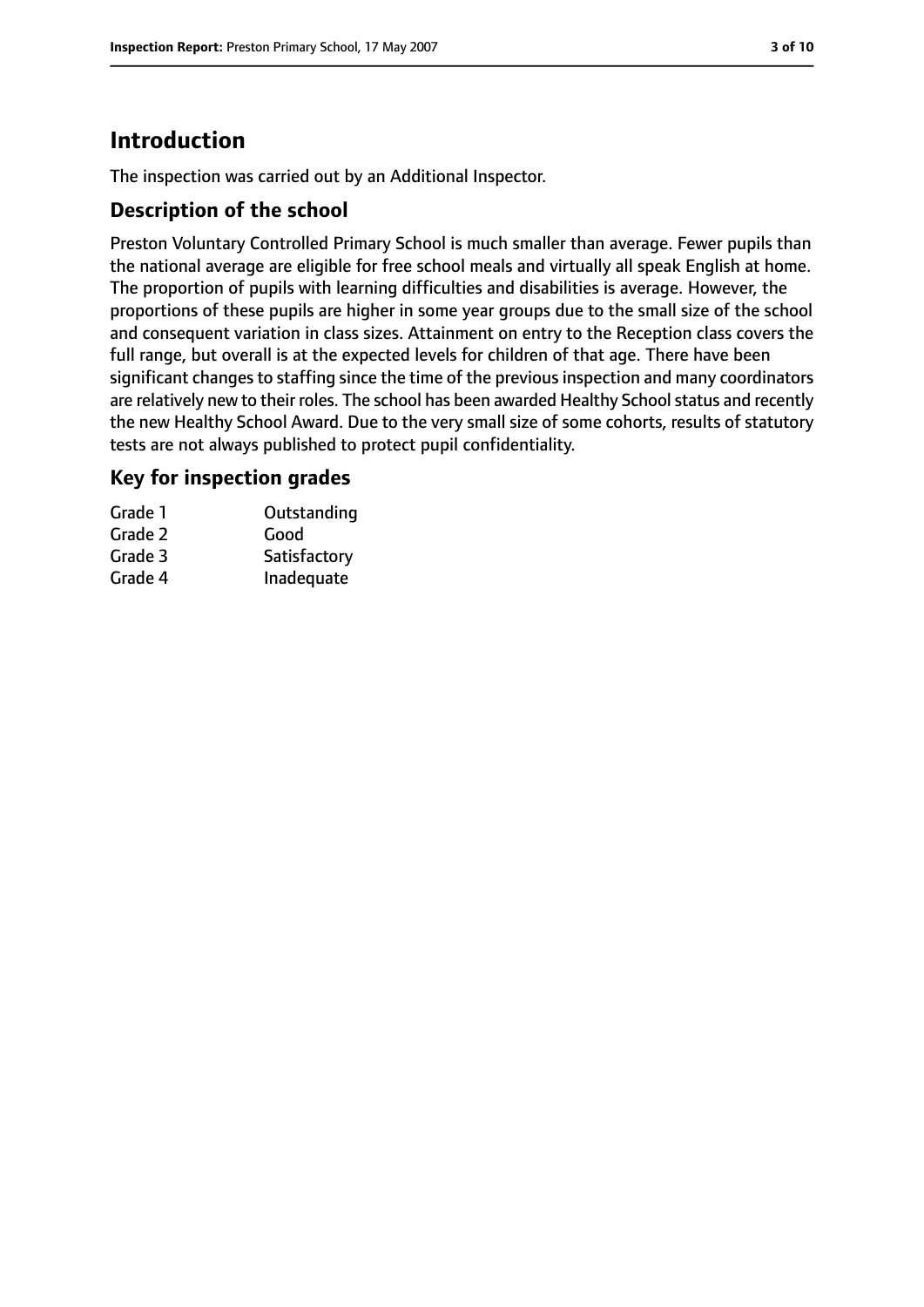## **Overall effectiveness of the school**

#### **Grade: 2**

Preston Primary School provides a good standard of education. Pupils enjoy school and, as a result, their attendance is excellent. Parents are very supportive of the school and pleased with the progress their children make. The main reason for the good standards the school achieves is because of the good, rigorous self-evaluation which is undertaken by the headteacher, which then leads into plans for development. This evaluation has identified some minor areas for improvement as the school strives to achieve the highest standards in all aspects of its work.

Children in the Reception class settle quickly and easily into school because of the good provision, particularly for personal development. This gives them a good start to their formal education. Provision for the Foundation Stage is good and children's personal development is very good. In reading, writing and mathematics in Years 1 and 2, progress and achievement are good. Boys and girls achieve equally well. Progress from Year 3 to Year 6 is good. Pupils achieve well and attain above average standards in English, mathematics and science. Across the school, provision for pupils with learning difficulties and disabilities is good.

The quality of teaching and learning is good. Teachers plan each lesson well to build steadily on previous learning. Marking is generally good. Targets are explained to pupils clearly and put into their books for easy reference. However, the school has identified that the extent to which marking helps pupils to make progress in writing and mathematics is variable. While it is very good on occasion, there are times when too little is demanded, particularly of higher attaining pupils or when areas highlighted in writing in one context are not followed through to another. There are plans to develop coordinators' roles in monitoring to ensure greater consistency in this aspect of teaching.

The curriculum is good and there is a good range of extra-curricular activities for pupils to choose from, especially when the small size of the school is taken into consideration. Personal development is excellent, and pupils' spiritual, moral, social and cultural development is of a very high standard. Pupils develop high levels of self-assurance and communicate with confidence and sensitivity. They are well prepared for the next stage in their education. The care, guidance and support that the school provides for its pupils are good. Pupils have an effective knowledge of how to maintain a healthy lifestyle. Effective care is also taken to ensure that pupils know who to turn to if they need help with a problem and this makes them confident and happy. Playtimes are very pleasant times where boys and girls of all ages play together very well. Leadership and management are good. The effective resources, including the extensive grounds are used well and finances are managed well to provide good value for money. The school has a good capacity to continue to maintain high standards and improve still further.

#### **What the school should do to improve further**

- Ensure that teachers' marking of pupils' work is consistent and that it helps them to improve even further.
- Develop coordinators' roles in monitoring standards and progress in their subjects across the school.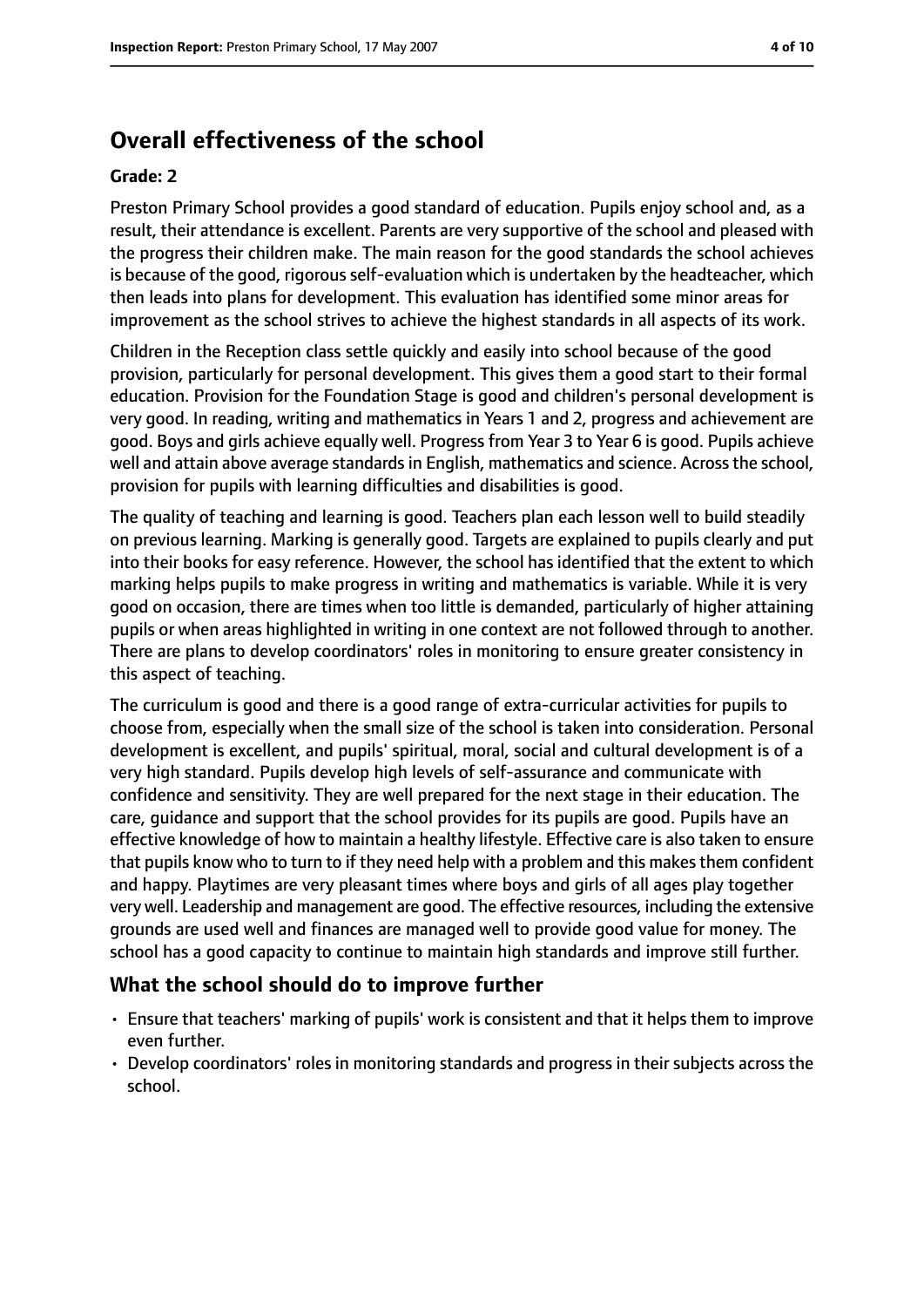## **Achievement and standards**

#### **Grade: 2**

Achievement is good overall for pupils from all groups including those with learning difficulties and disabilities. Children make good, steady progress overall in the Foundation Stage, particularly in personal and social development and early writing and mathematical skills. Standards are broadly in line with those expected at the start of Year 1. In Year 1 and 2, pupils make good progress overall. Standards are generally above average in reading, writing and mathematics by the end of Year 2. Achievement and progress in Years 3 to 6 are good. Pupils attain and sometimes exceed the targets set for them. Standards by the end of Year 6 are generally above expectations in English, mathematics and science.

## **Personal development and well-being**

#### **Grade: 1**

Pupil's personal development, including their spiritual, moral, social and cultural development, is excellent. The school encourages children to make choices and to learn to take on responsibility from Reception upwards. The youngest children generally relate well to each other and disputes and bad feelings are rare and are dealt with speedily. Behaviour is good. As they grow older, pupils develop skills in dealing with others extremely well. Pupils with learning difficulties and disabilities are integrated fully in all aspects of school life. Pupils enjoy being in school and their attendance is excellent. They have excellent opportunities to become involved in the life in the community through the school council, which prepares them well for later life. Pupils of all ages mix together exceptionally well. They develop an excellent understanding of the need to stay safe and of the value of adopting a healthy lifestyle.

## **Quality of provision**

#### **Teaching and learning**

#### **Grade: 2**

The quality of teaching and learning is good. All adults have good relationships with pupils and are consistent in their expectations of personal development and behaviour. There is a particularly good emphasis placed on developing pupils' personal and social skills. Assessment is used regularly, accurately and forms an integral part of the school day. Teachers effectively use the knowledge gained about the children when planning learning sessions. However, the school has identified that the quality of marking is variable in the information it gives pupils on how to improve. On a few occasions standards are accepted that are age-appropriate, rather than the best a pupil could achieve.

#### **Curriculum and other activities**

#### **Grade: 2**

The curriculum is good. The organisation of the curriculum ensures that pupils of all abilities do work that is at the right level to follow on from previous lessons in that subject. The curriculum for children in the Foundation Stage is good. The school has identified the need to develop the curriculum for reception children to include more use of the outdoor area. The school provides a good range of extra-curricular activities, especially in relation to its size. Pupils benefit from a good range of sporting and other activities. This includes the opportunity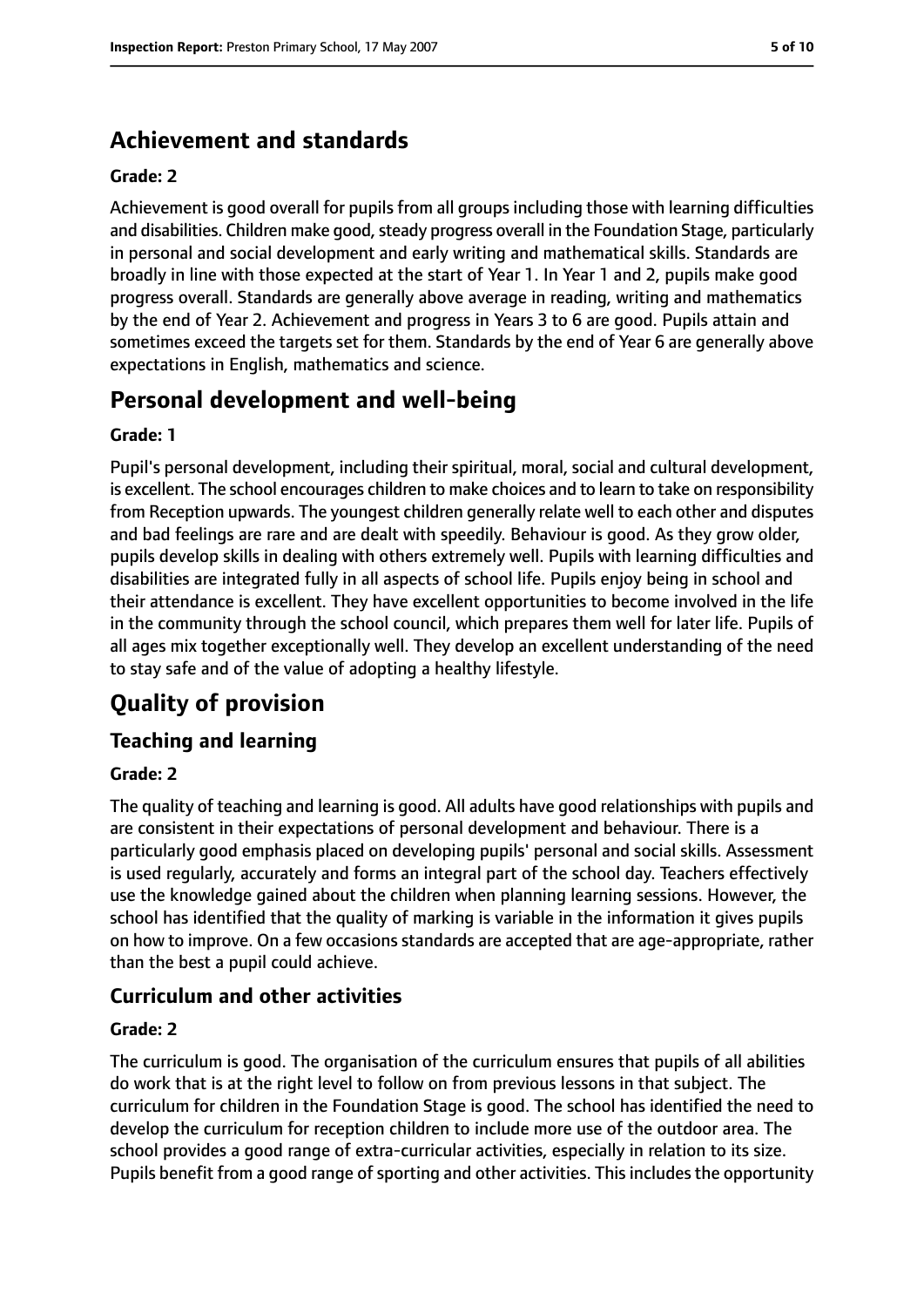to learn French from reception upwards. These activities have a positive impact on pupils' progress and personal development.

#### **Care, guidance and support**

#### **Grade: 2**

Children's happiness and safety are promoted effectively. Provision for children with learning difficulties and disabilities is good. The systems the school has developed to monitor children's academic and social progress are rigorous, although marking has been identified as an area that can be improved still further. Teachers set challenging targets for children in their work. Health is promoted extremely well and pupils learn to make good choices, such as in their diet. Good care is also taken to ensure that even the youngest children know to turn to an adult if they need help with a problem and this makes them confident and happy.

## **Leadership and management**

#### **Grade: 2**

Leadership and management are good. The headteacher has a very clear view of the school based on rigorous and accurate monitoring. However, due to the very small size of the school and the recent staff changes, the leadership of some major subjects is relatively new. The school has highlighted the development of coordinators' roles as an area for improvement in the near future. Governors do a good job. They have a good understanding of the school's strengths and weaknesses and provide effective levels of support. The school makes a good contribution to community cohesion through its many activities, such as 'camp outs' and charity balls.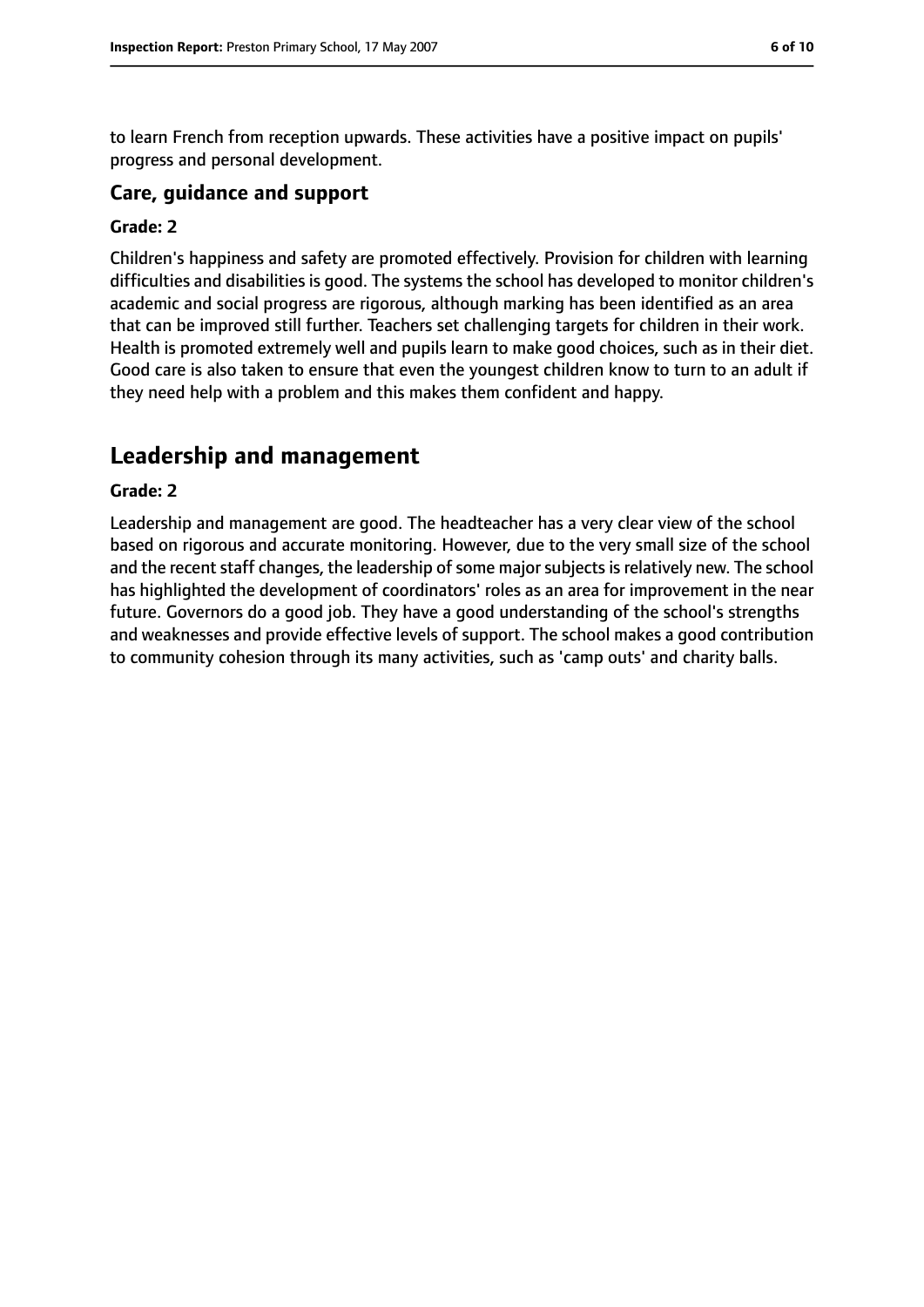**Any complaints about the inspection or the report should be made following the procedures set out in the guidance 'Complaints about school inspection', which is available from Ofsted's website: www.ofsted.gov.uk.**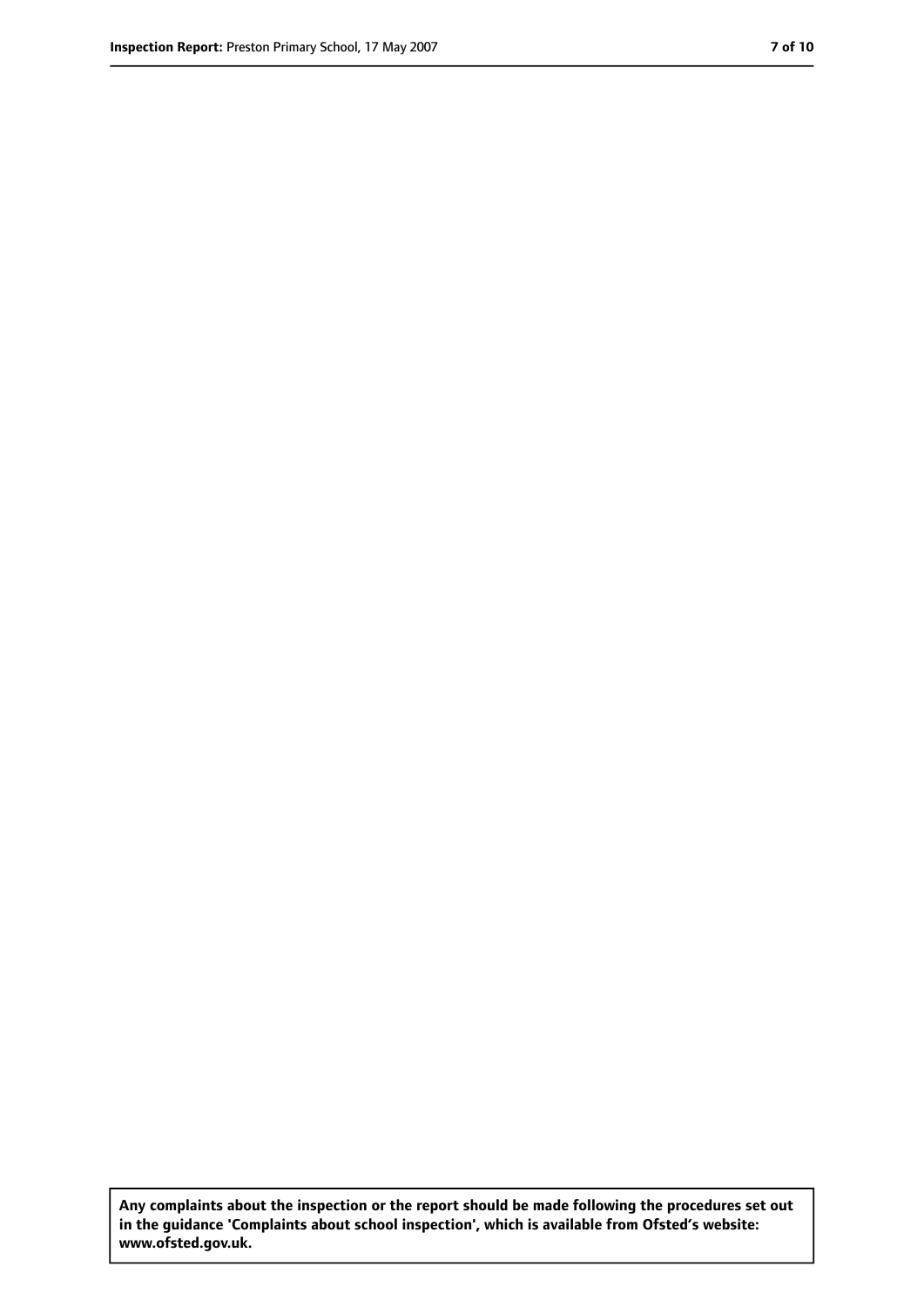#### **Annex A**

## **Inspection judgements**

| Key to judgements: grade 1 is outstanding, grade 2 good, grade 3 satisfactory, and grade 4 $\,$ | <b>School</b>  |
|-------------------------------------------------------------------------------------------------|----------------|
| inadequate                                                                                      | <b>Overall</b> |

#### **Overall effectiveness**

| How effective, efficient and inclusive is the provision of education, integrated<br>care and any extended services in meeting the needs of learners? |     |
|------------------------------------------------------------------------------------------------------------------------------------------------------|-----|
| How well does the school work in partnership with others to promote learners'<br>well-being?                                                         |     |
| The quality and standards in the Foundation Stage                                                                                                    |     |
| The effectiveness of the school's self-evaluation                                                                                                    |     |
| The capacity to make any necessary improvements                                                                                                      |     |
| Effective steps have been taken to promote improvement since the last<br>inspection                                                                  | Yes |

#### **Achievement and standards**

| How well do learners achieve?                                                                               |  |
|-------------------------------------------------------------------------------------------------------------|--|
| The standards <sup>1</sup> reached by learners                                                              |  |
| How well learners make progress, taking account of any significant variations between<br>groups of learners |  |
| How well learners with learning difficulties and disabilities make progress                                 |  |

#### **Personal development and well-being**

| How good is the overall personal development and well-being of the<br>learners?                                  |  |
|------------------------------------------------------------------------------------------------------------------|--|
| The extent of learners' spiritual, moral, social and cultural development                                        |  |
| The behaviour of learners                                                                                        |  |
| The attendance of learners                                                                                       |  |
| How well learners enjoy their education                                                                          |  |
| The extent to which learners adopt safe practices                                                                |  |
| The extent to which learners adopt healthy lifestyles                                                            |  |
| The extent to which learners make a positive contribution to the community                                       |  |
| How well learners develop workplace and other skills that will contribute to<br>their future economic well-being |  |

#### **The quality of provision**

| How effective are teaching and learning in meeting the full range of the<br>learners' needs?          |  |
|-------------------------------------------------------------------------------------------------------|--|
| How well do the curriculum and other activities meet the range of needs<br>and interests of learners? |  |
| How well are learners cared for, quided and supported?                                                |  |

 $^1$  Grade 1 - Exceptionally and consistently high; Grade 2 - Generally above average with none significantly below average; Grade 3 - Broadly average to below average; Grade 4 - Exceptionally low.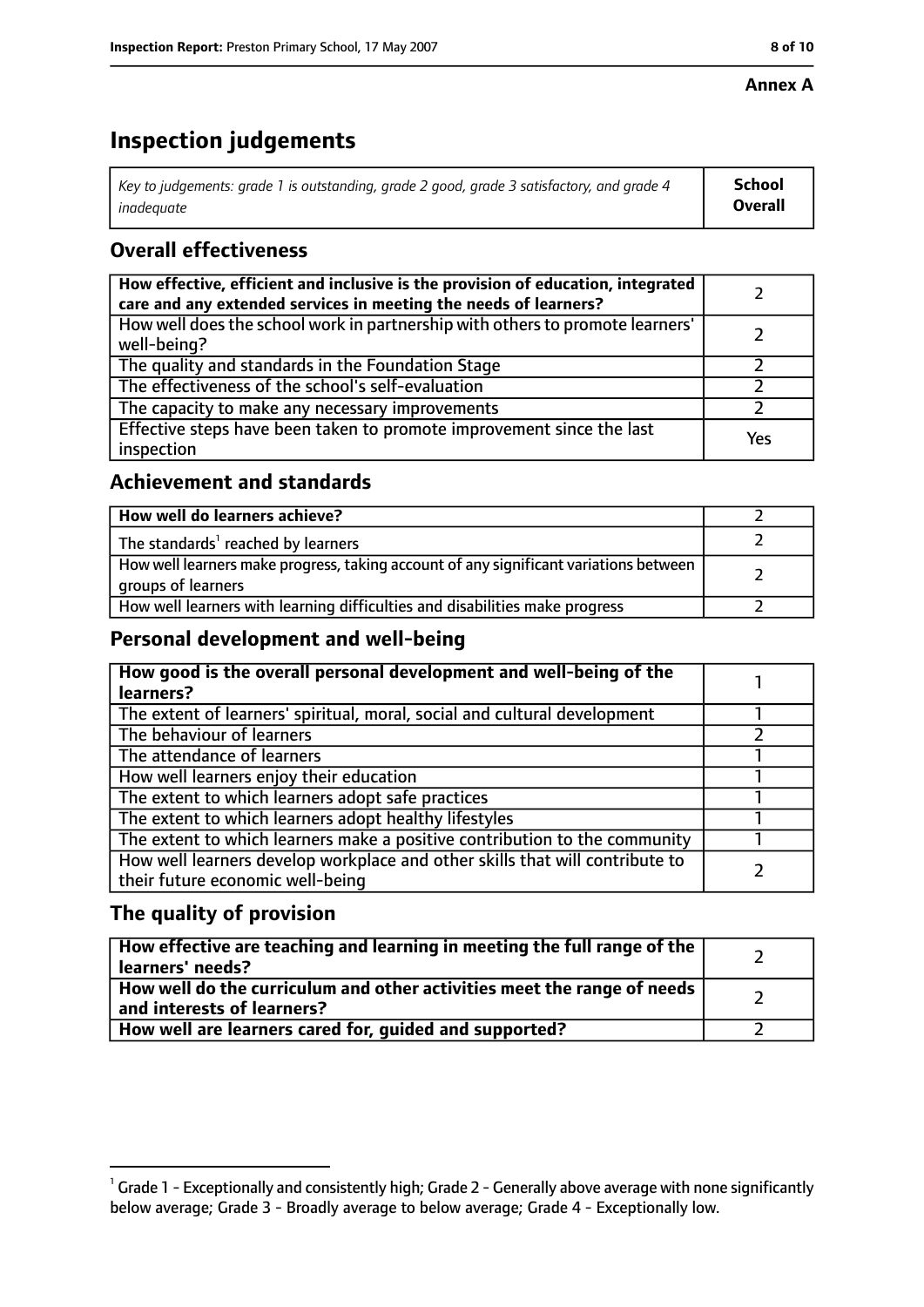## **Leadership and management**

| How effective are leadership and management in raising achievement<br>and supporting all learners?                                              |               |
|-------------------------------------------------------------------------------------------------------------------------------------------------|---------------|
| How effectively leaders and managers at all levels set clear direction leading<br>to improvement and promote high quality of care and education | 3             |
| How effectively performance is monitored, evaluated and improved to meet<br>challenging targets                                                 |               |
| How well equality of opportunity is promoted and discrimination tackled so<br>that all learners achieve as well as they can                     |               |
| How effectively and efficiently resources, including staff, are deployed to<br>achieve value for money                                          | 7             |
| The extent to which governors and other supervisory boards discharge their<br>responsibilities                                                  | $\mathcal{L}$ |
| Do procedures for safequarding learners meet current government<br>requirements?                                                                | Yes           |
| Does this school require special measures?                                                                                                      | No            |
| Does this school require a notice to improve?                                                                                                   | No            |